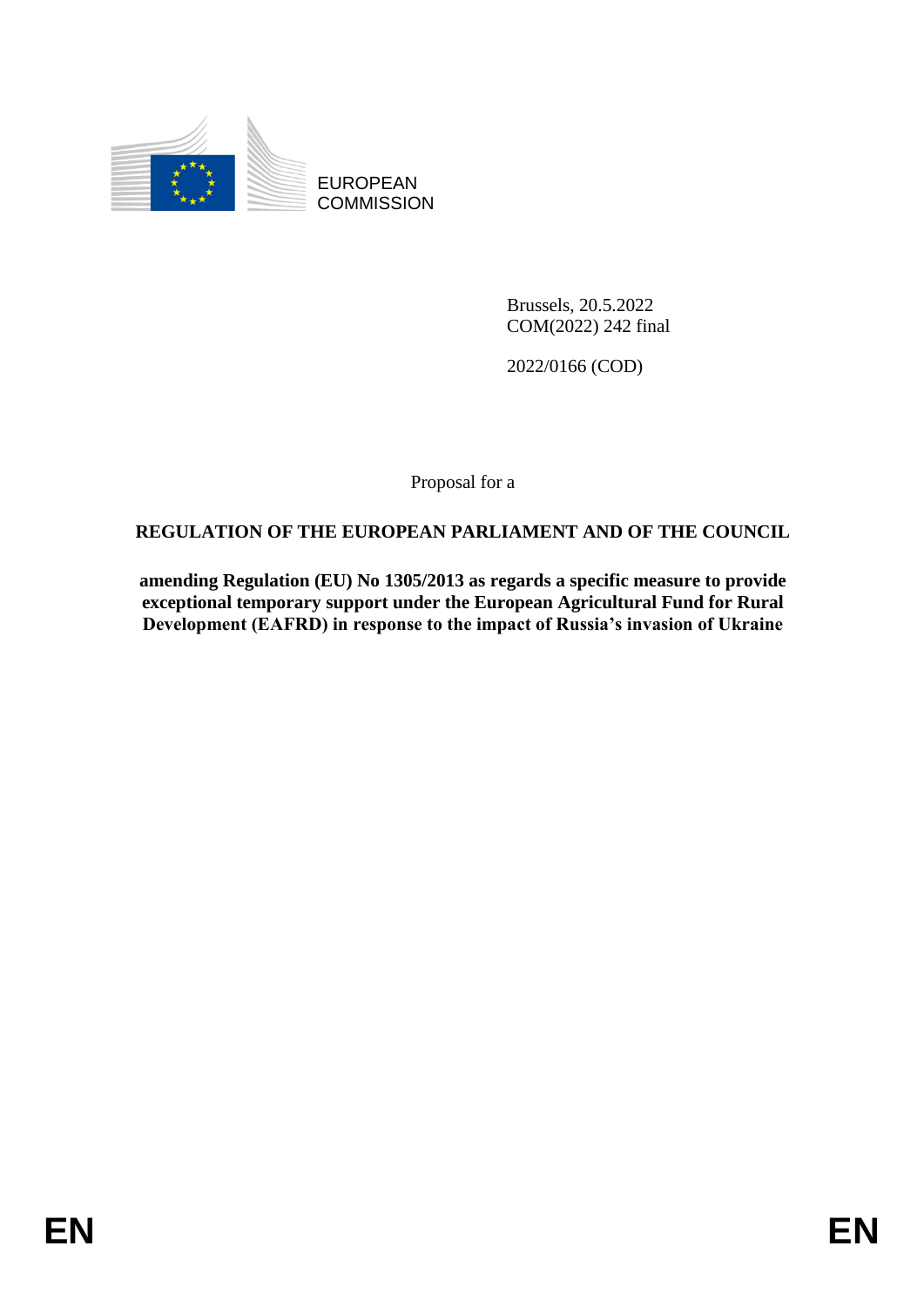# **EXPLANATORY MEMORANDUM**

### **1. CONTEXT OF THE PROPOSAL**

### **• Reasons for and objectives of the proposal**

As stated in the Commission Communication on safeguarding food security and reinforcing the resilience of food systems of 23 March 2022 (COM(2022)133 final), the unprovoked Russia's invasion of Ukraine has further destabilised already fragile agricultural markets. Before the invasion, commodity markets were witnessing a significant price surge, which agricultural markets felt through the increases in energy, fertiliser and animal feed costs. Now the costs for farmers and small and medium enterprises (SMEs) active in processing, marketing or development of agricultural products further increases and affects the price of food, which exposes the vulnerabilities of the European food system, notably the dependence on imports and raising concerns as regards the income of farmers and producers in the agrifood chain.

This adds to the pressure on European agriculture following the Covid-19 pandemic.

Climate change and environmental challenges need also to be addressed. In the abovementioned Communication, the Commission called "for addressing the deficiencies revealed by the developing crisis in ways that enhance the transition towards sustainable, resilient and fair food systems in the EU and globally".

The trade disruption raises serious concerns about global food security stemming from the short-term impact of the war and the longer-term uncertainties that surround it.

While the stable food supply in the EU is not jeopardised, if the significantly higher production costs at farm level are not compensated by higher prices, this may impact supply certainties.

The Common Agricultural Policy (CAP) provides for a range of measures, including a price safety net and the possibility to take exceptional measures. In its Communication of 23 March 2022 the Commission already presented a number of exceptional initiatives to safeguard food security and to reinforce the resilience of food systems. The current situation, however, is unprecedented and requires additional initiatives, as certain small businesses and farmers are in urgent need of emergency support in order to maintain their activities.

The Commission therefore proposes an additional measure, funded by the European Agricultural Fund for Rural Development (EAFRD), which allows the Member States to provide liquidity support to farmers and agri-food businesses affected by significant increases in input costs, in particular to feed and fertiliser undertakings as well as energy-intensive undertakings in the processing industry which experience increased gas and electricity costs. By directly addressing the cash-flow challenges of such businesses, the support will contribute to global food security and address the market disturbance due to increased input costs.

In order to achieve these goals, the support will take the form of a one-off lump sum for farmers and for SMEs active in processing, marketing or development of agricultural products. Payments by the Commission shall be made in accordance with budget appropriations and subject to available funding.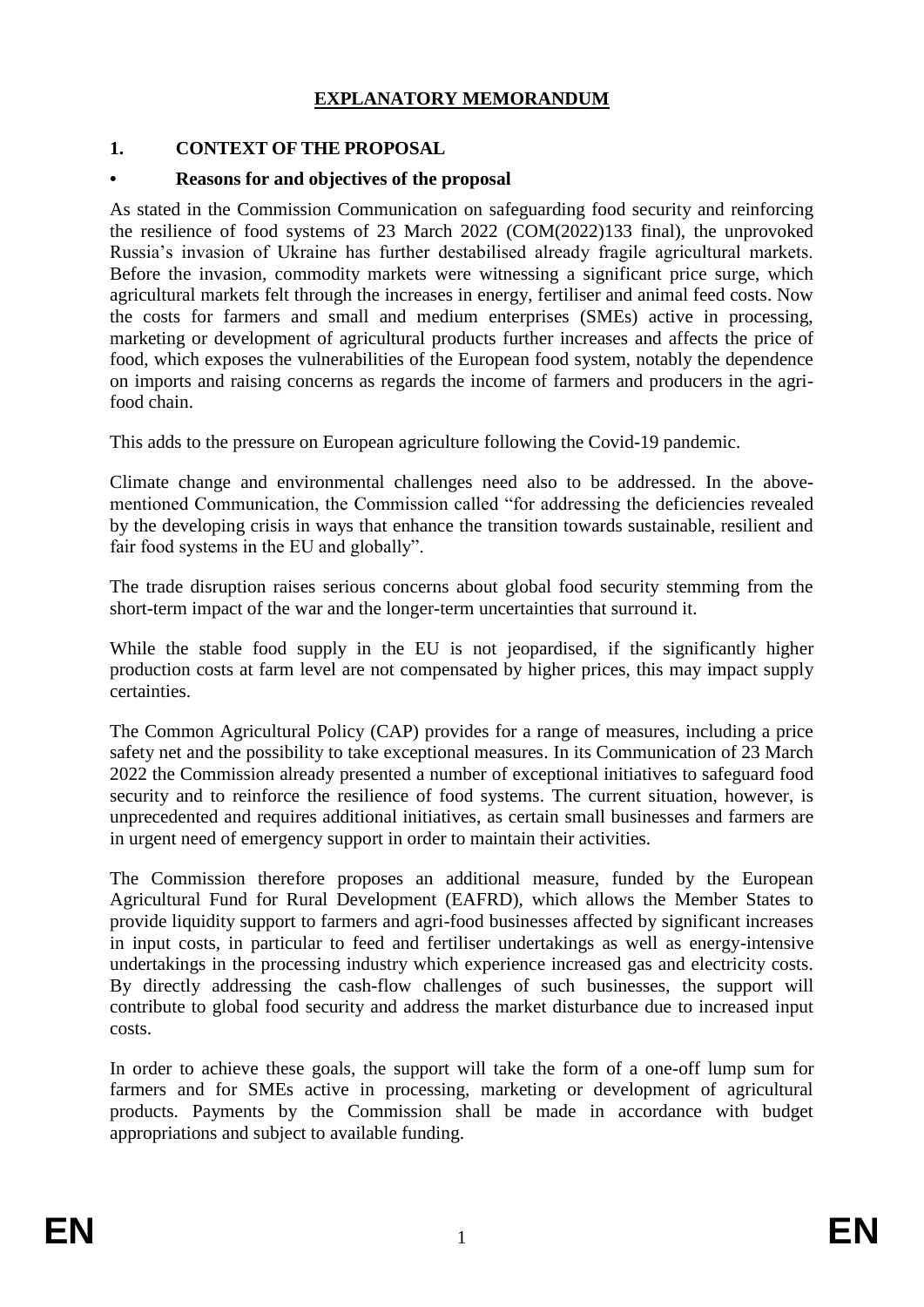With a view to ensuring the most efficient use of resources available under existing rural development programmes, Member States will be required to substantiate the targeting of the support to those most affected, based on objective and non-discriminatory criteria. Member States would need to include the measure in the rural development programmes via a programme modification. The Member States may start payments to the beneficiaries once they have submitted a programme modification introducing the new measure. This submission can take place after the adoption of this proposal, as well as the amendments of the related secondary legislation (Commission Implementing Regulations (EU) No 808/2014 and 809/2014).

### **• Consistency with existing policy provisions in the policy area**

The proposal is consistent with the overall legal framework established for the Common Agricultural Policy and the European Structural and Investment Funds (ESIF) and is limited to a targeted amendment of Regulation (EU) No 1305/2013. The proposal complements all other measures aimed at addressing the current unprecedented situation taken by the Union, in particular those measures aimed at providing support to markets and ensuring food security. The proposal is without prejudice to the minimum spending requirements defined in paragraphs 5 and 6 of Article 59 of Regulation (EU) 1305/2013, as well as the "nonregression principle" laid down in Article 1(2) of Regulation (EU) 2020/2220.

### **• Consistency with other Union policies**

The proposal is limited to targeted amendments of Regulation (EU) No 1305/2013 and maintains consistency with other Union policies.

### **2. LEGAL BASIS, SUBSIDIARITY AND PROPORTIONALITY**

#### **• Legal basis**

The proposal is based on Articles 42 and 43(2) of the Treaty on the Functioning of the European Union.

#### **• Subsidiarity (for non-exclusive competence)**

The Treaty on the Functioning of the European Union provides that the competence for agriculture is shared between the Union and the Member States, while establishing a common agricultural policy with common objectives and a common implementation. The proposal aims at ensuring the common objectives and common implementation of a new Rural Development measure.

#### **• Proportionality**

The proposal comprises limited and targeted amendments that do not go beyond what is necessary to achieve the objective of providing exceptional and temporary relief to farmers and SMEs active in processing, marketing or development of agricultural products, who are particularly affected by the impact of Russia's invasion of Ukraine.

#### **• Choice of the instrument**

A Regulation is the appropriate instrument to introduce the additional measure needed to address these unprecedented circumstances.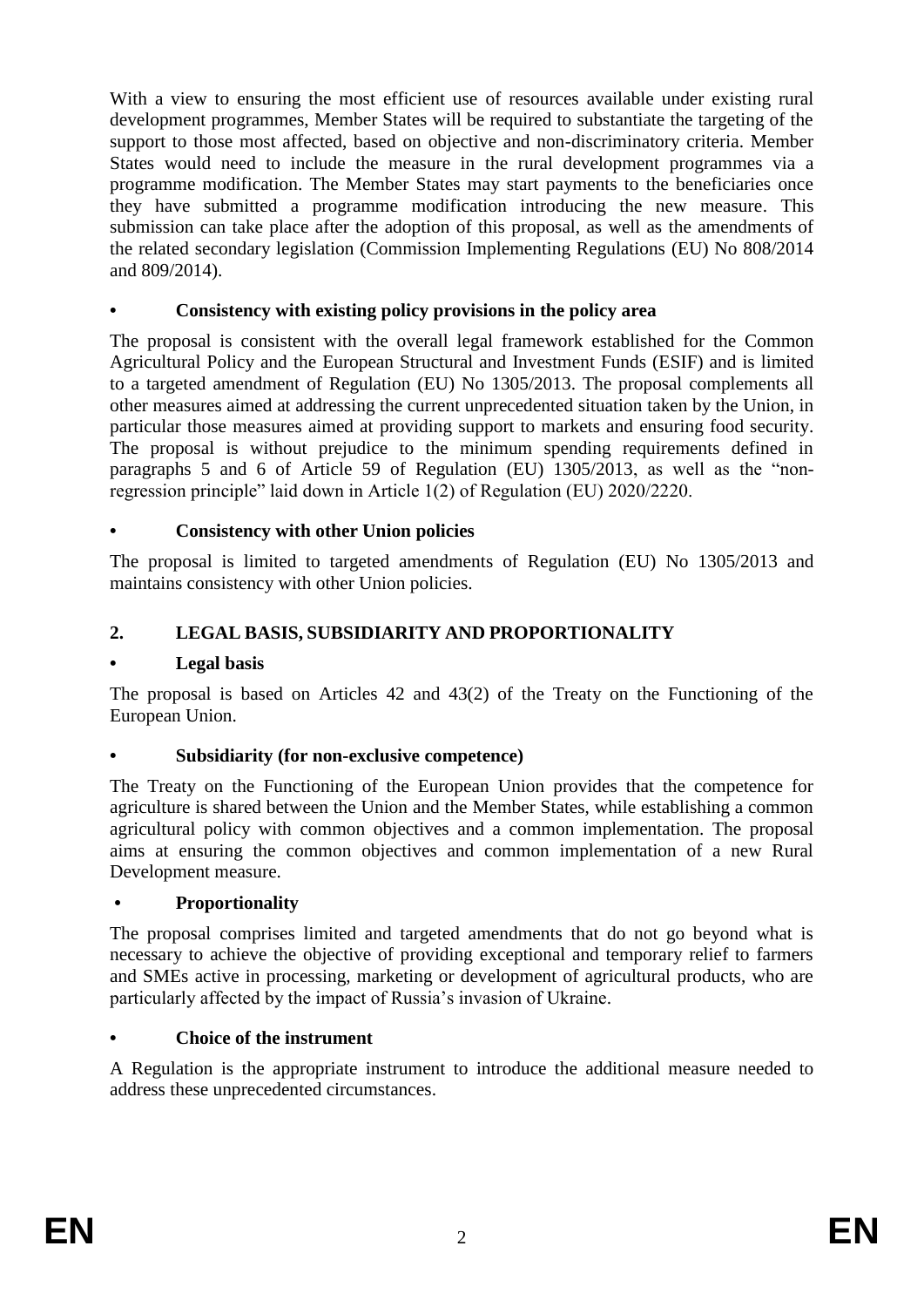#### **3. RESULTS OF EX-POST EVALUATIONS, STAKEHOLDER CONSULTATIONS AND IMPACT ASSESSMENTS**

### **• Ex-post evaluations/fitness checks of existing legislation**

 $N/A$ 

#### **• Stakeholder consultations**

There was no consultation of external stakeholders. However, the proposal follows consultations with Member States and Members of the European Parliament over recent weeks.

#### **• Collection and use of expertise**

N/A

#### **• Impact assessment**

An impact assessment was carried out to prepare the proposal for Regulation (EU) No 1305/2013. These proposed limited amendments do not require a separate impact assessment.

#### **• Regulatory fitness and simplification**

N/A

#### **• Fundamental rights**

N/A

### **4. BUDGETARY IMPLICATIONS**

The proposed modification does not imply any changes in the Multiannual Financial Framework annual ceilings for commitments and payments as per Annex I to Regulation (EU) No 2020/2093. The total annual breakdown of commitment appropriations under European Agricultural Fund for Rural Development (EAFRD) remains unchanged. Payments to beneficiaries will be made before 15 October 2023, and hence to be financed under the 2023 budget. The payment appropriations needed to finance this measure are to be accommodated within the appropriations for the EAFRD included in the Commission's forthcoming Draft Budget 2023 and will be offset by a corresponding decrease in payment needs in subsequent years.

#### **5. OTHER ELEMENTS**

#### **• Implementation plans and monitoring, evaluation and reporting arrangements**

The implementation of the measures will be monitored and reported upon in the framework of the general reporting mechanisms established in Regulations (EU) No 1303/2013 and 1305/2013.

#### **• Explanatory documents (for directives)**

N/A

### **• Detailed explanation of the specific provisions of the proposal**

It is proposed to amend Regulation (EU) No 1305/2013.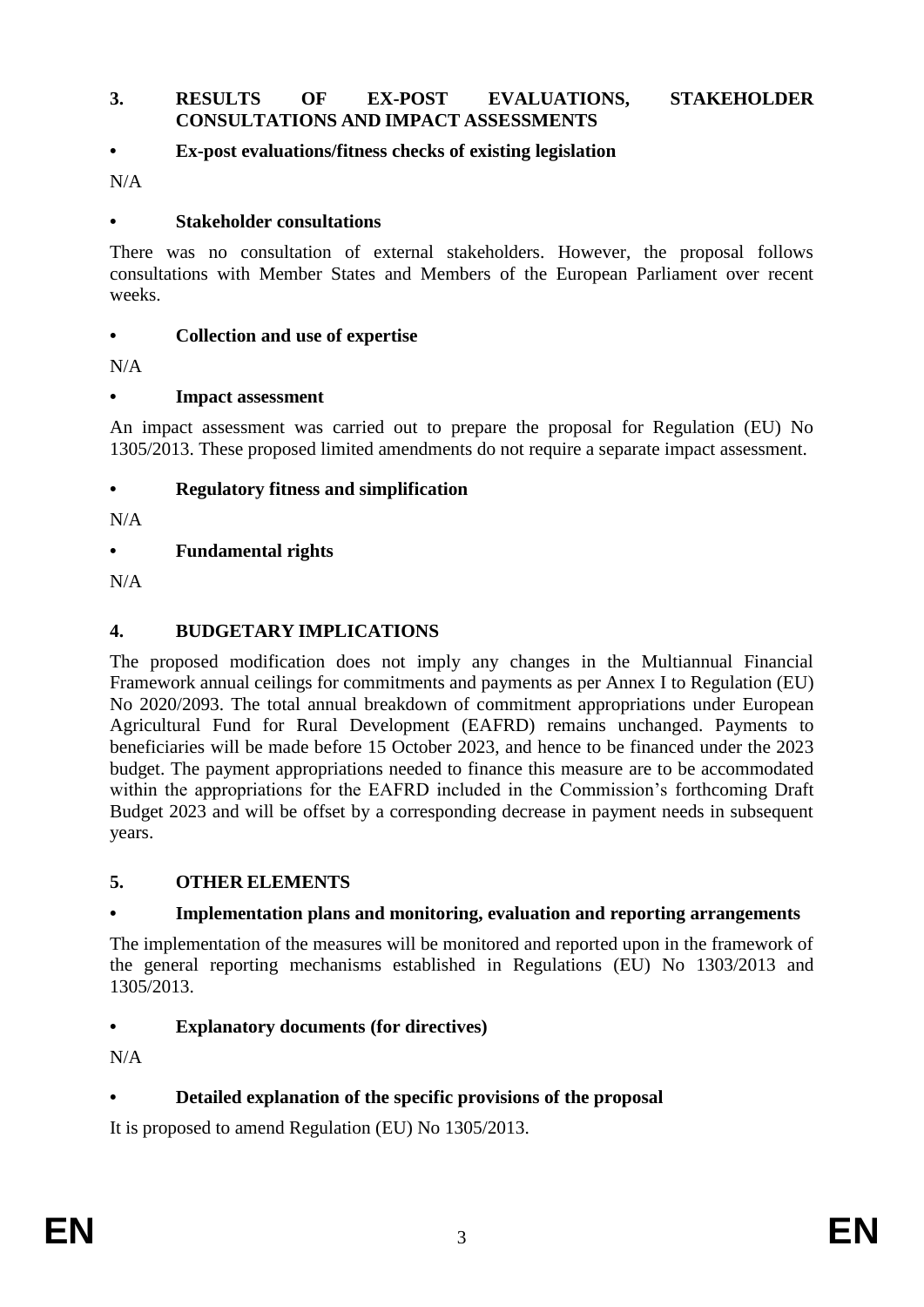2022/0166 (COD)

### Proposal for a

# **REGULATION OF THE EUROPEAN PARLIAMENT AND OF THE COUNCIL**

### **amending Regulation (EU) No 1305/2013 as regards a specific measure to provide exceptional temporary support under the European Agricultural Fund for Rural Development (EAFRD) in response to the impact of Russia's invasion of Ukraine**

### THE EUROPEAN PARLIAMENT AND THE COUNCIL OF THE EUROPEAN UNION,

Having regard to the Treaty on the Functioning of the European Union, and in particular Article 42 and Article 43(2) thereof,

Having regard to the proposal from the European Commission,

After transmission of the draft legislative act to the national parliaments,

Having regard to the opinion of the European Economic and Social Committee<sup>1</sup>,

Having regard to the opinion of the Committee of the Regions<sup>2</sup>,

Acting in accordance with the ordinary legislative procedure,

Whereas:

- (1) Farmers and rural businesses have been affected by the consequences of Russia's invasion of Ukraine in an unprecedented manner. Increasing input prices, notably for energy, fertiliser and animal feed, have created economic disruption to the agricultural sector and rural communities and led to liquidity problems for farmers and small rural businesses active in processing, marketing or development of agricultural products. This has created an exceptional situation which needs to be addressed.
- (2) In order to respond to the impact of Russia's invasion of Ukraine, a new exceptional and temporary measure should address the liquidity problems that put at risk the continuity of farming activities and of small businesses active in processing, marketing or development of agricultural products.
- (3) The support, which aims to secure the agro-business competitiveness and farm viability, should, with a view to best concentrating the available resources on beneficiaries who are suffering most from the consequences of Russia's invasion of Ukraine, be granted on the basis of objective and non-discriminatory criteria aiming to target the support to those most affected. In the case of farmers, such criteria may include production sectors, types of farming or farm structures and, in the case of SMEs, sectors, types of activity, type of regions or other specific constraints.
- (4) The current and dramatic crisis confirms the need to accelerate the transition towards sustainability to better prepare for future crises; the support for this measure should therefore not result in a reduction of the overall share of the EAFRD contribution

 $\overline{1}$  $\frac{1}{2}$  OJ C, , p. .

OJ  $C$  , , p. .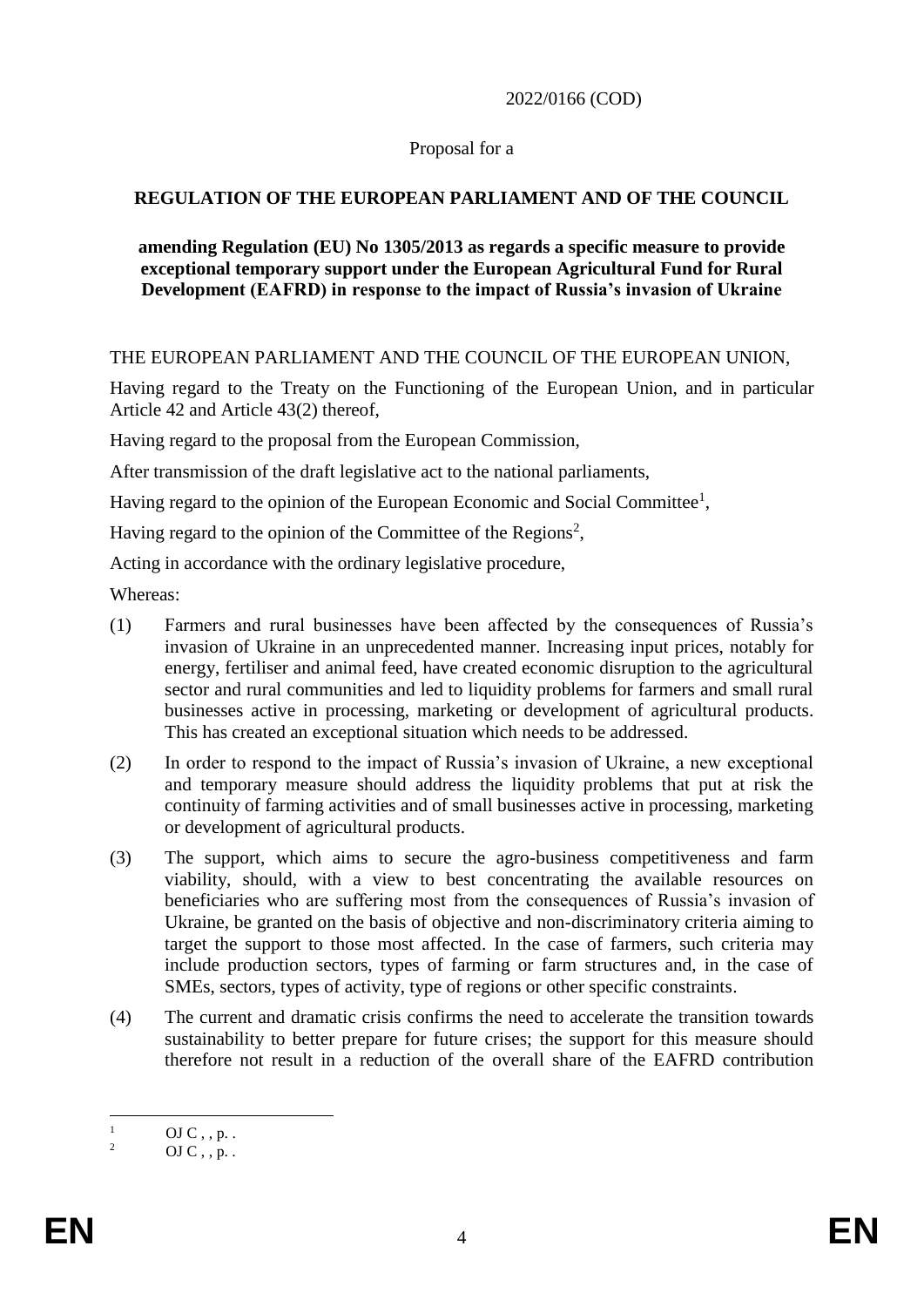reserved for the measures referred to in Article 59(6) of Regulation (EU) No 1305/2013.

- (5) Because of the urgency, temporary and exceptional character of this measure, a oneoff payment and an end date for application of the measure should be set, while the principle that payments by the Commission shall be made in accordance with budget appropriations and subject to available funding needs to be recalled.
- (6) In order to give higher support where farmers or SMEs are most severely affected, it is appropriate to allow Member States to adjust the level of the lump-sums for certain categories of eligible beneficiaries for instance by fixing certain ranges or broad categories, based on objective and non-discriminatory criteria.
- (7) In order to ensure adequate funding of the new measure without jeopardising other objectives of the rural development programmes, a maximum share of the Union contribution to this measure should be fixed.
- (8) Regulation (EU) No 1305/2013 should therefore be amended accordingly.
- (9) In view of Russia's invasion of Ukraine and the urgency to address its impact on the Union agri-food sector, it is considered necessary to use the exception to the eightweek period referred to in Article 4 of Protocol No 1 on the role of national Parliaments in the European Union, annexed to the Treaty on European Union, to the Treaty on the Functioning of the European Union and to the Treaty establishing the European Atomic Energy Community.
- (10) Given the urgency of the situation related to the impact of Russia's invasion of Ukraine, it is appropriate that this Regulation enters into force on the date of its publication in the *Official Journal of the European Union*,

HAVE ADOPTED THIS REGULATION:

#### *Article 1*

Regulation (EU) No 1305/2013 is amended as follows:

(1) the following Article is inserted:

#### *'Article 39c*

*Exceptional temporary support to farmers and SMEs particularly affected by the impact of Russia's invasion of Ukraine*

- 1. Support under this measure shall provide emergency assistance to farmers and SMEs particularly affected by the impact of Russia's invasion of Ukraine, aiming at ensuring continuity of their business activity, subject to the conditions set out in this Article.
- 2. Support shall be granted to farmers or SMEs active in processing, marketing or development of agricultural products covered by Annex I to the TFEU or cotton, except fishery products. The output of the production process may be a product not covered by that Annex.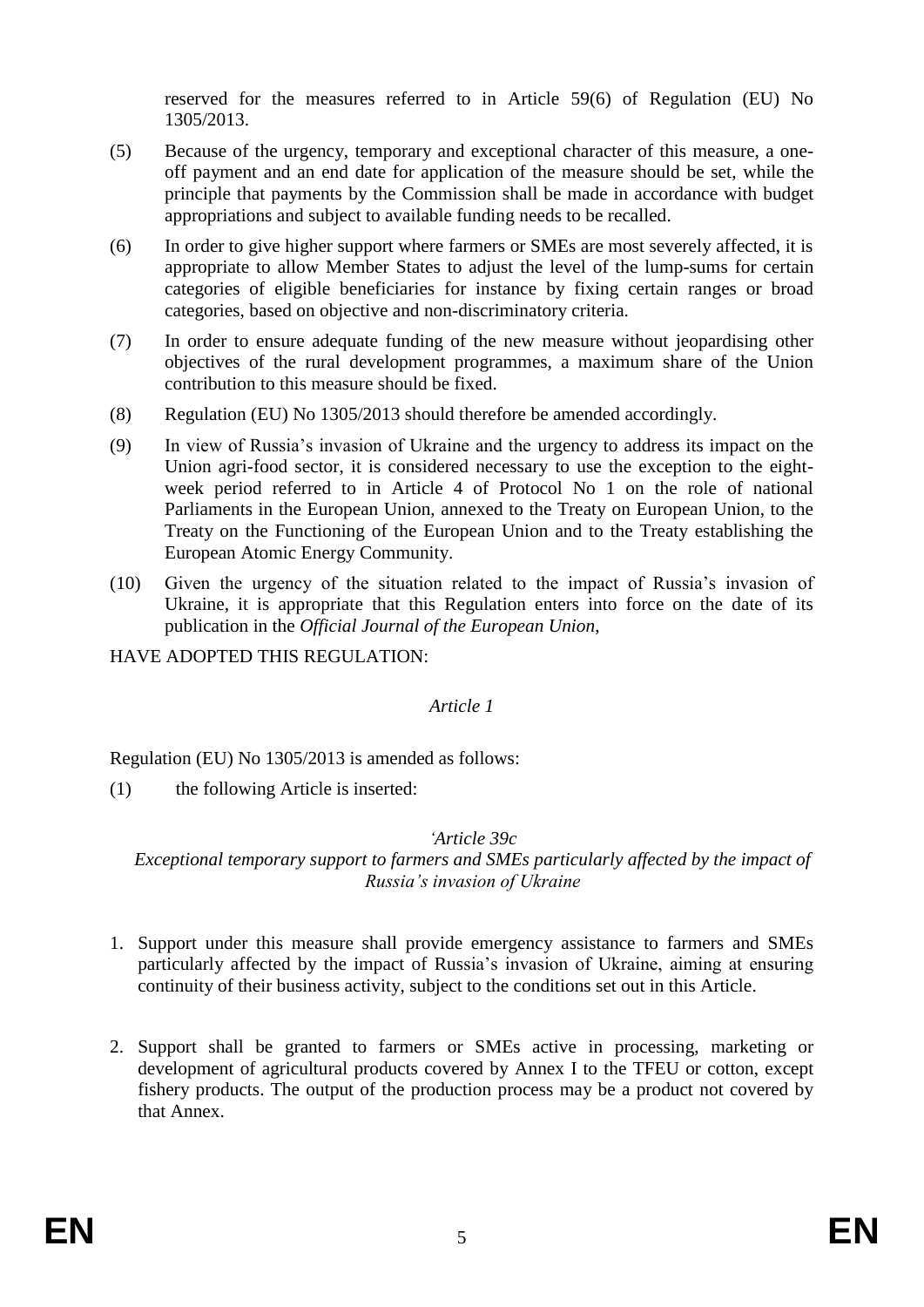- 3. Member States shall target the support to beneficiaries who are most affected, by determining, on the basis of available evidence, eligibility conditions and, where considered appropriate, selection criteria, which shall be objective and nondiscriminatory. The support provided by the Member States shall contribute to food security or address market imbalances and shall support farmers or SMEs who engage in one or more of the following activities pursuing these goals:
	- a) circular economy;
	- b) nutrient management;
	- c) efficient use of resources;
	- d) environmental and climate friendly production methods.
- 4. The support shall take the form of a lump sum payment to be paid by 15 October 2023, based on applications for support approved by the competent authority by 31 March 2023. The subsequent reimbursement by the Commission shall be made in accordance with budget appropriations and subject to available funding. The level of payment may be differentiated by categories of beneficiaries, according to objective and nondiscriminatory criteria.
- 5. The maximum amount of support shall not exceed EUR 15 000 per farmer and EUR 100 000 per SME.
- 6. When granting support under this Article, Member States shall take into account the support granted under other national or Union support instruments or private schemes to respond to the impact of Russia's invasion of Ukraine.';
- (2) in Article 49, paragraph 2 is replaced by the following:

'2. The Member State authority responsible for the selection of operations shall ensure that operations, with the exception of operations under Article 18(1), point (b), Article 24(1), point (d), and Articles 28 to 31, 33, 34 and 36 to 39c, are selected in accordance with the selection criteria referred to in paragraph 1 of this Article and according to a transparent and well documented procedure.';

(3) in Article 59, the following paragraph is inserted:

'6b. The EAFRD support provided under Article 39c shall not exceed 5 % of the total EAFRD contribution to the rural development programme for the years 2021- 2022 as provided for in Part Two of Annex I.'.

### *Article 2*

This Regulation shall enter into force on the day of its publication in the *Official Journal of the European Union*.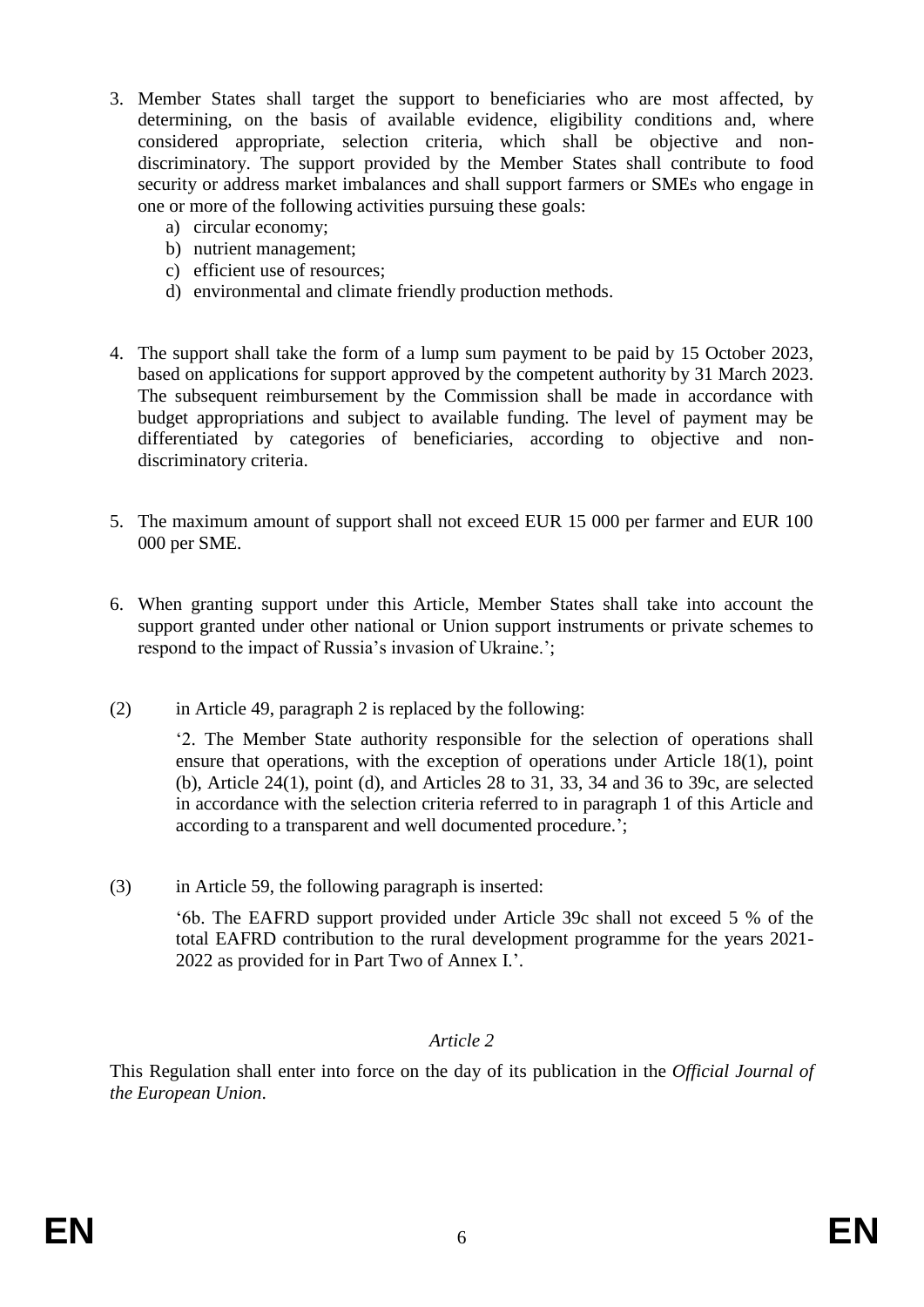This Regulation shall be binding in its entirety and directly applicable in all Member States. Done at Brussels,

*For the European Parliament For the Council The President The President*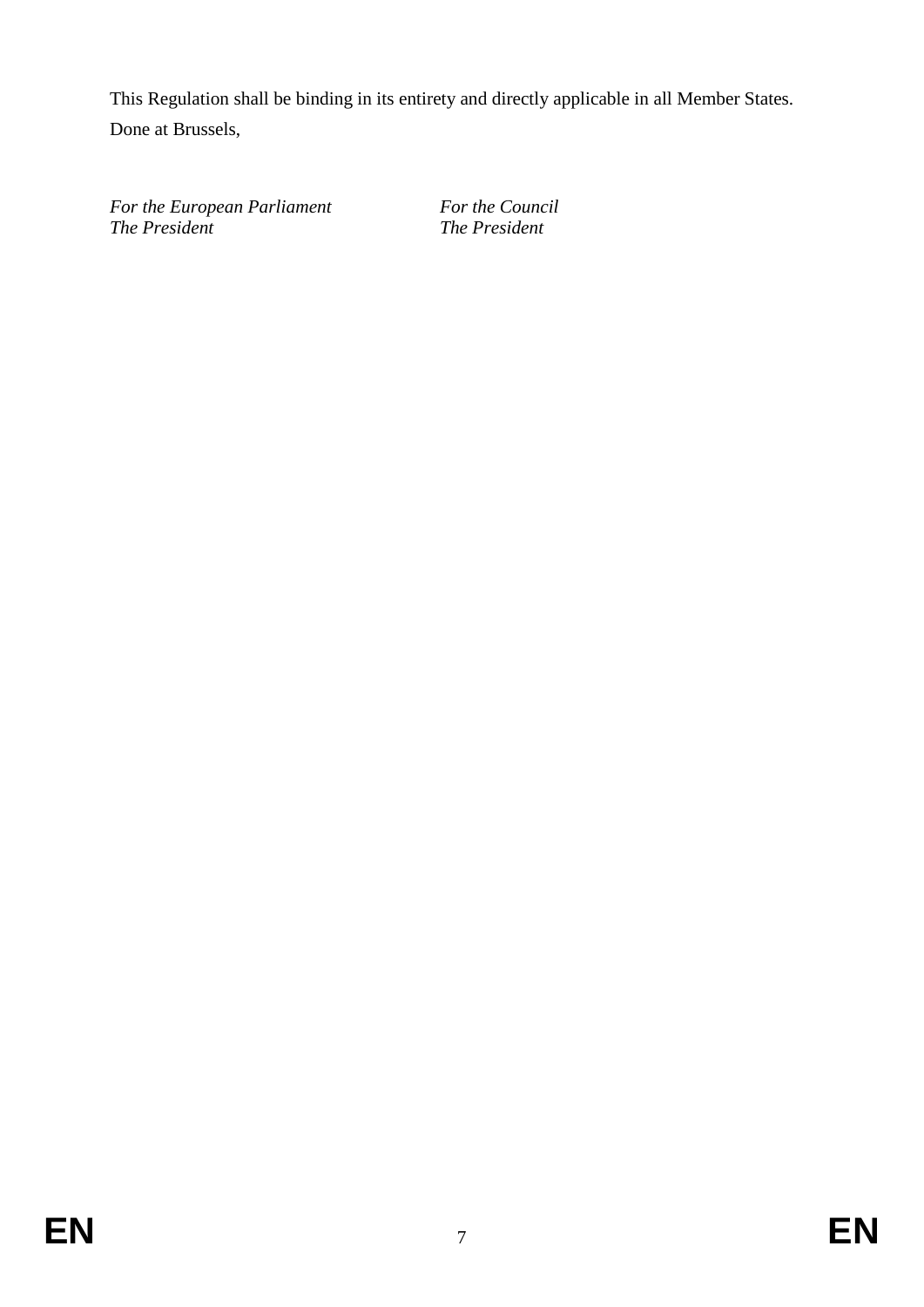# **LEGISLATIVE FINANCIAL STATEMENT**

### **1. FRAMEWORK OF THE PROPOSAL/INITIATIVE**

# **1.1. Title of the proposal/initiative**

Proposal for a Regulation of the European Parliament and of the Council amending Regulation (EU) No 1305/2013 as regards a specific measure to provide exceptional temporary support under EAFRD in response to the impact of Russia's invasion of Ukraine

# **1.2. The proposal/initiative relates to:**

**a new action**

 $\square$  a new action following a pilot project/preparatory action<sup>3</sup>

**the extension of an existing action**

X **a merger or redirection of one or more actions towards another/a new action**

# **1.3. Objective(s)**

*1.3.1. General objective(s)*

Provide for a new exceptional and temporary measure to address the liquidity problems that put at risk the continuity of farming activities and of small businesses that process agricultural products

*1.3.2. Specific objective(s)*

Specific objective No N/A

*1.3.3. Expected result(s) and impact*

*Specify the effects which the proposal/initiative should have on the beneficiaries/groups targeted.*

N/A

# *1.3.4. Indicators of performance*

*Specify the indicators for monitoring progress and achievements.*

N/A

# **1.4. Grounds for the proposal/initiative**

*1.4.1. Requirement(s) to be met in the short or long term including a detailed timeline for roll-out of the implementation of the initiative*

N/A

 $\overline{3}$ 

As referred to in Article  $58(2)(a)$  or (b) of the Financial Regulation.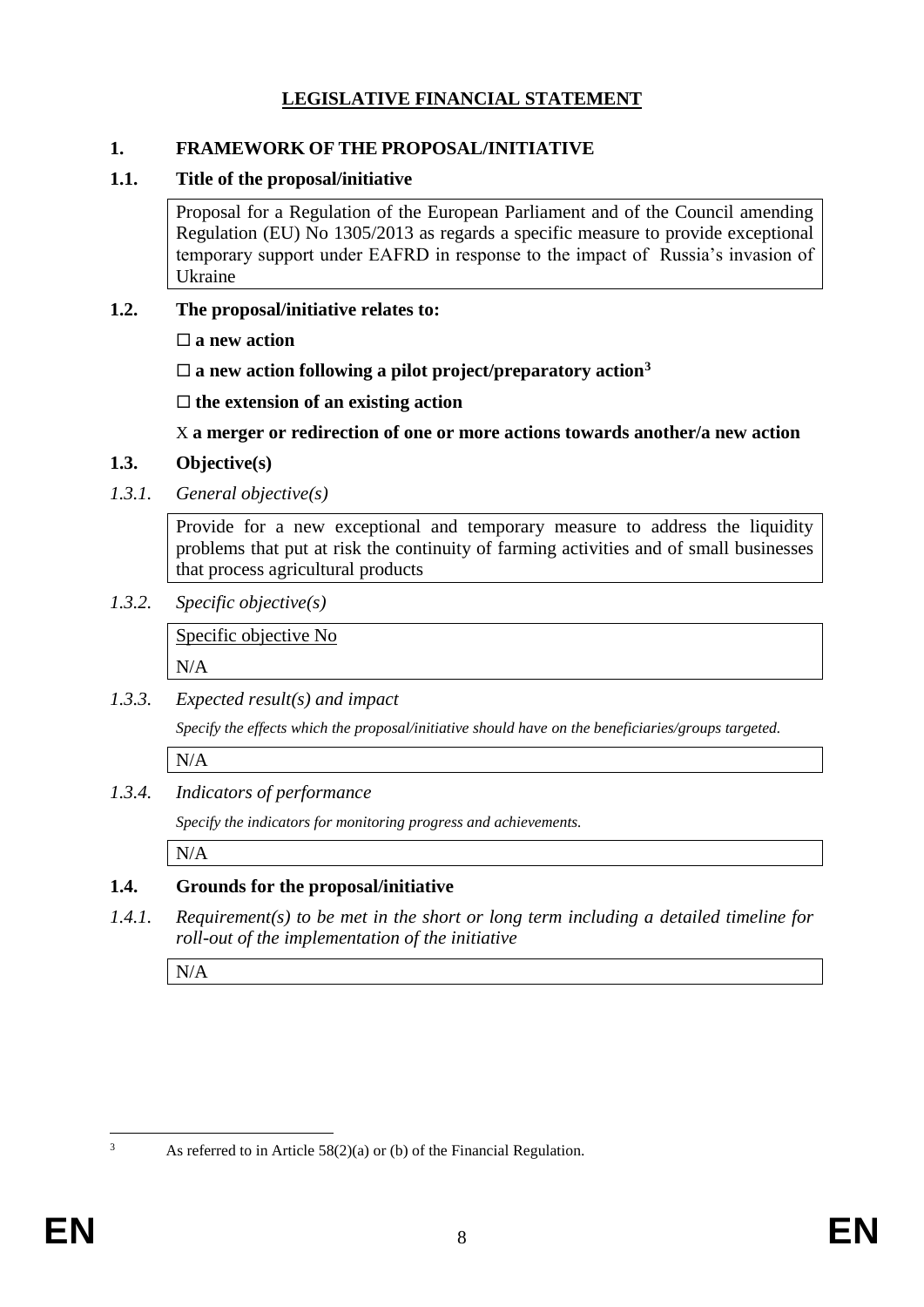*1.4.2. Added value of Union involvement (it may result from different factors, e.g. coordination gains, legal certainty, greater effectiveness or complementarities). For the purposes of this point 'added value of Union involvement' is the value resulting from Union intervention which is additional to the value that would have been otherwise created by Member States alone.*

N/A

*1.4.3. Lessons learned from similar experiences in the past*

N/A

*1.4.4. Compatibility with the Multiannual Financial Framework and possible synergies with other appropriate instruments*

N/A

*1.4.5. Assessment of the different available financing options, including scope for redeployment*

N/A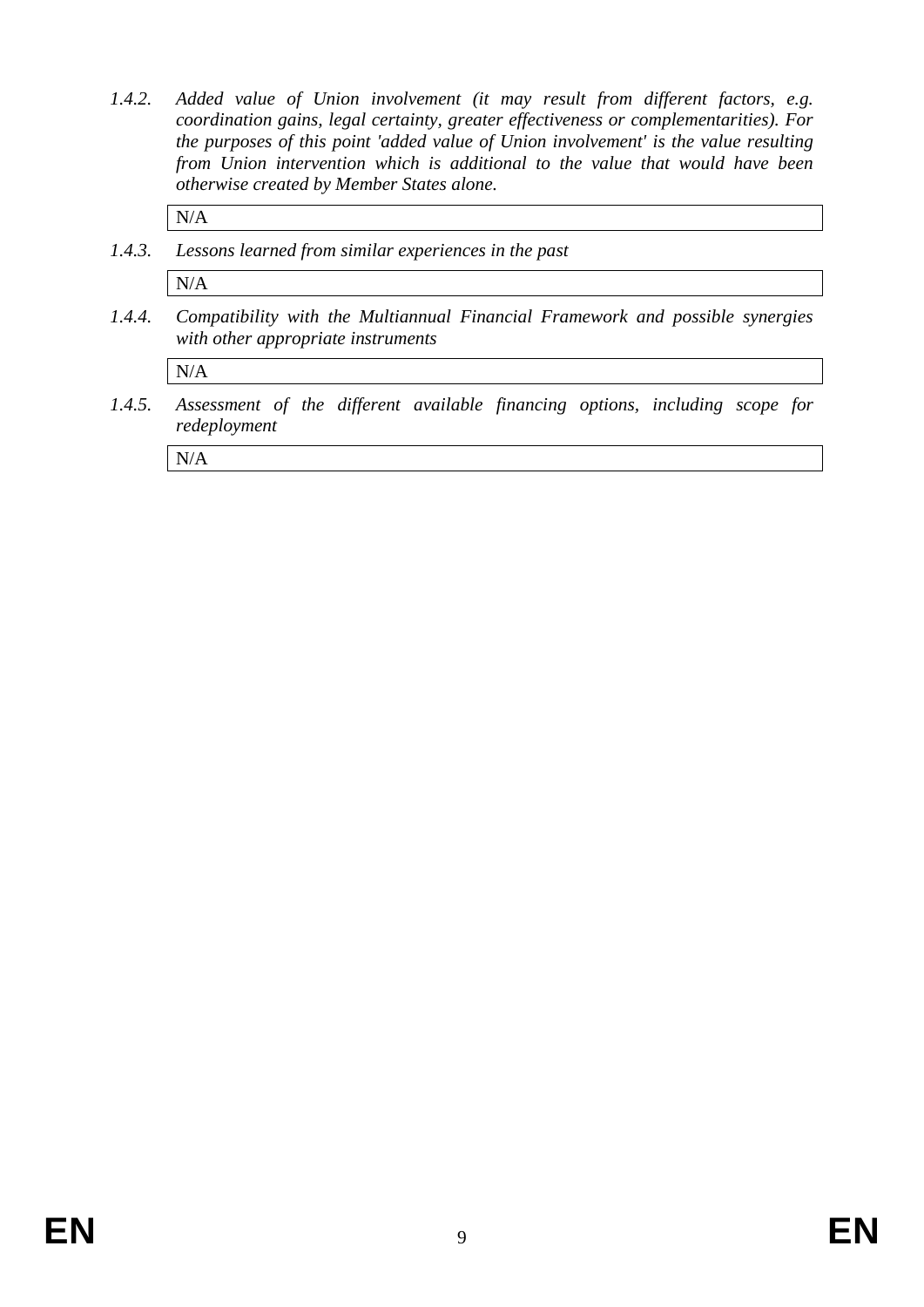# **1.5. Duration and financial impact of the proposal/initiative**

## X **limited duration**

- $\square$  in effect from [DD/MM]YYYY to [DD/MM]YYYY
- X No overall financial impact for commitment and payment appropriations.

# **unlimited duration**

- Implementation with a start-up period from YYYY to YYYY,
- followed by full-scale operation.

# **1.6. Management mode(s) planned<sup>4</sup>**

# **Direct management** by the Commission

- $\Box$  by its departments, including by its staff in the Union delegations;
- $\Box$  by the executive agencies
- X **Shared management** with the Member States

**Indirect management** by entrusting budget implementation tasks to:

- $\Box$  third countries or the bodies they have designated;
- $\Box$  international organisations and their agencies (to be specified);
- $\Box$  the EIB and the European Investment Fund;
- $\square$  bodies referred to in Articles 70 and 71 of the Financial Regulation;
- $\Box$  public law bodies;
- $\Box$  bodies governed by private law with a public service mission to the extent that they provide adequate financial guarantees;
- $\Box$  bodies governed by the private law of a Member State that are entrusted with the implementation of a public-private partnership and that provide adequate financial guarantees;
- $\Box$  persons entrusted with the implementation of specific actions in the CFSP pursuant to Title V of the TEU, and identified in the relevant basic act.
- *If more than one management mode is indicated, please provide details in the 'Comments' section.*

### Comments

This new proposal does not imply any changes in the Multiannual Financial Framework annual ceilings for commitments and payments as per Annex I of Regulation (EU) No 2020/2093. The annual breakdown of commitment appropriations for the European Agricultural Fund for Rural Development remains unchanged.

Overall, this measure does not imply the need for extra payment appropriations. The 2023 payment appropriations needed to finance this measure, will be offset by lower payment needs in subsequent years.

 $\overline{4}$ <sup>4</sup> Details of management modes and references to the Financial Regulation may be found on the BudgWeb site: <https://myintracomm.ec.europa.eu/budgweb/EN/man/budgmanag/Pages/budgmanag.aspx>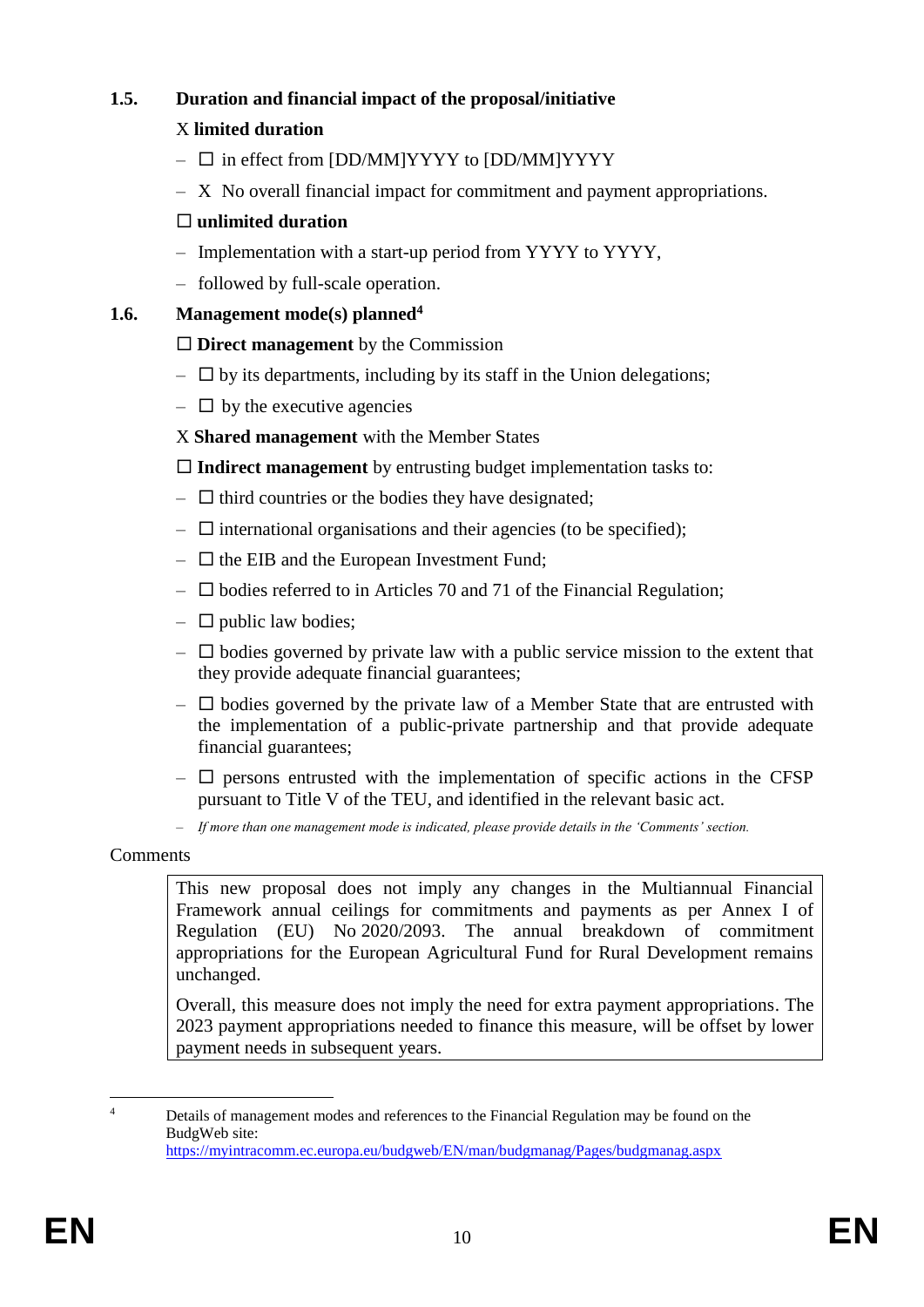### **2. MANAGEMENT MEASURES**

### **2.1. Monitoring and reporting rules**

*Specify frequency and conditions.*

N/A

## **2.2. Management and control system(s)**

*2.2.1. Justification of the management mode(s), the funding implementation mechanism(s), the payment modalities and the control strategy proposed*

N/A

*2.2.2. Information concerning the risks identified and the internal control system(s) set up to mitigate them*

N/A

*2.2.3. Estimation and justification of the cost-effectiveness of the controls (ratio of "control costs ÷ value of the related funds managed"), and assessment of the expected levels of risk of error (at payment & at closure)* 

N/A

# **2.3. Measures to prevent fraud and irregularities**

*Specify existing or envisaged prevention and protection measures, e.g. from the Anti-Fraud Strategy.*

N/A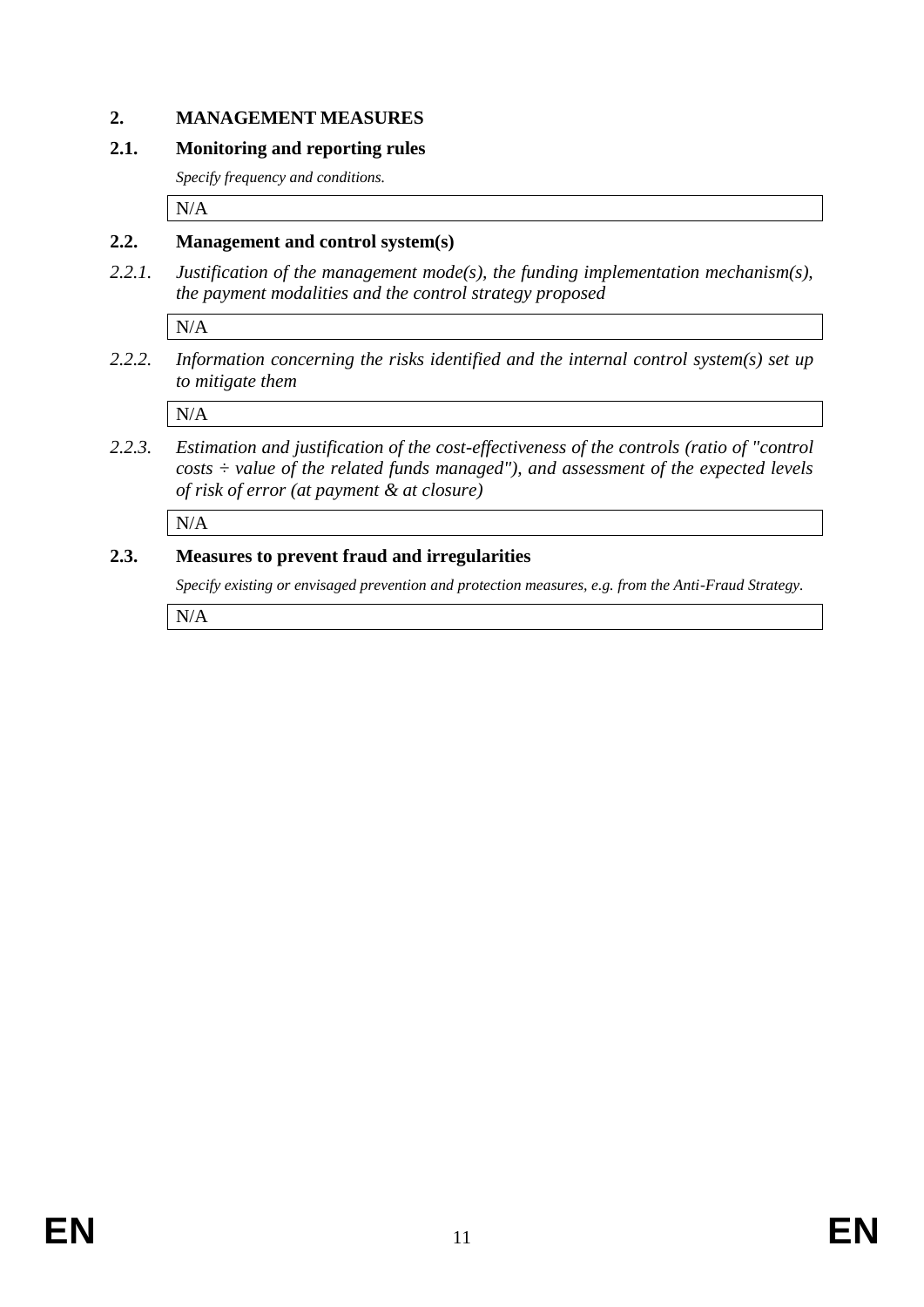### **3. ESTIMATED FINANCIAL IMPACT OF THE PROPOSAL/INITIATIVE**

### **3.1. Heading(s) of the multiannual financial framework and expenditure budget line(s) affected**

• Existing budget lines

*In order of multiannual financial framework headings and budget lines.*

| Heading of                            | Budget line   | Type of<br>expenditure          |                                               |                                             | Contribution            |                                                                                  |
|---------------------------------------|---------------|---------------------------------|-----------------------------------------------|---------------------------------------------|-------------------------|----------------------------------------------------------------------------------|
| multiannual<br>financial<br>framework | <b>Number</b> | Diff./Non-<br>diff <sup>5</sup> | from<br><b>EFTA</b><br>countries <sup>6</sup> | from<br>candidate<br>countries <sup>7</sup> | from third<br>countries | within the<br>meaning of<br>Article $21(2)(b)$ of<br>the Financial<br>Regulation |
| 3                                     | 08.030102     | Diff.                           | N <sub>O</sub>                                | N <sub>O</sub>                              | NO                      | N <sub>O</sub>                                                                   |

### • New budget lines requested

*In order of multiannual financial framework headings and budget lines.*

| Heading of                            | Budget line | Type of<br>expenditure |                                  |                                | Contribution            |                                                                                  |
|---------------------------------------|-------------|------------------------|----------------------------------|--------------------------------|-------------------------|----------------------------------------------------------------------------------|
| multiannual<br>financial<br>framework | Number      | Diff./Non-<br>diff.    | from<br><b>EFTA</b><br>countries | from<br>candidate<br>countries | from third<br>countries | within the<br>meaning of<br>Article $21(2)(b)$ of<br>the Financial<br>Regulation |
|                                       | N/A         |                        | /NO                              | /NO                            | /NO                     | /NO                                                                              |

 $\overline{5}$  $\frac{5}{6}$  Diff. = Differentiated appropriations / Non-diff. = Non-differentiated appropriations.

 $^{6}$  EFTA: European Free Trade Association.<br><sup>7</sup> Candidate countries and where applicable

<sup>7</sup> Candidate countries and, where applicable, potential candidates from the Western Balkans.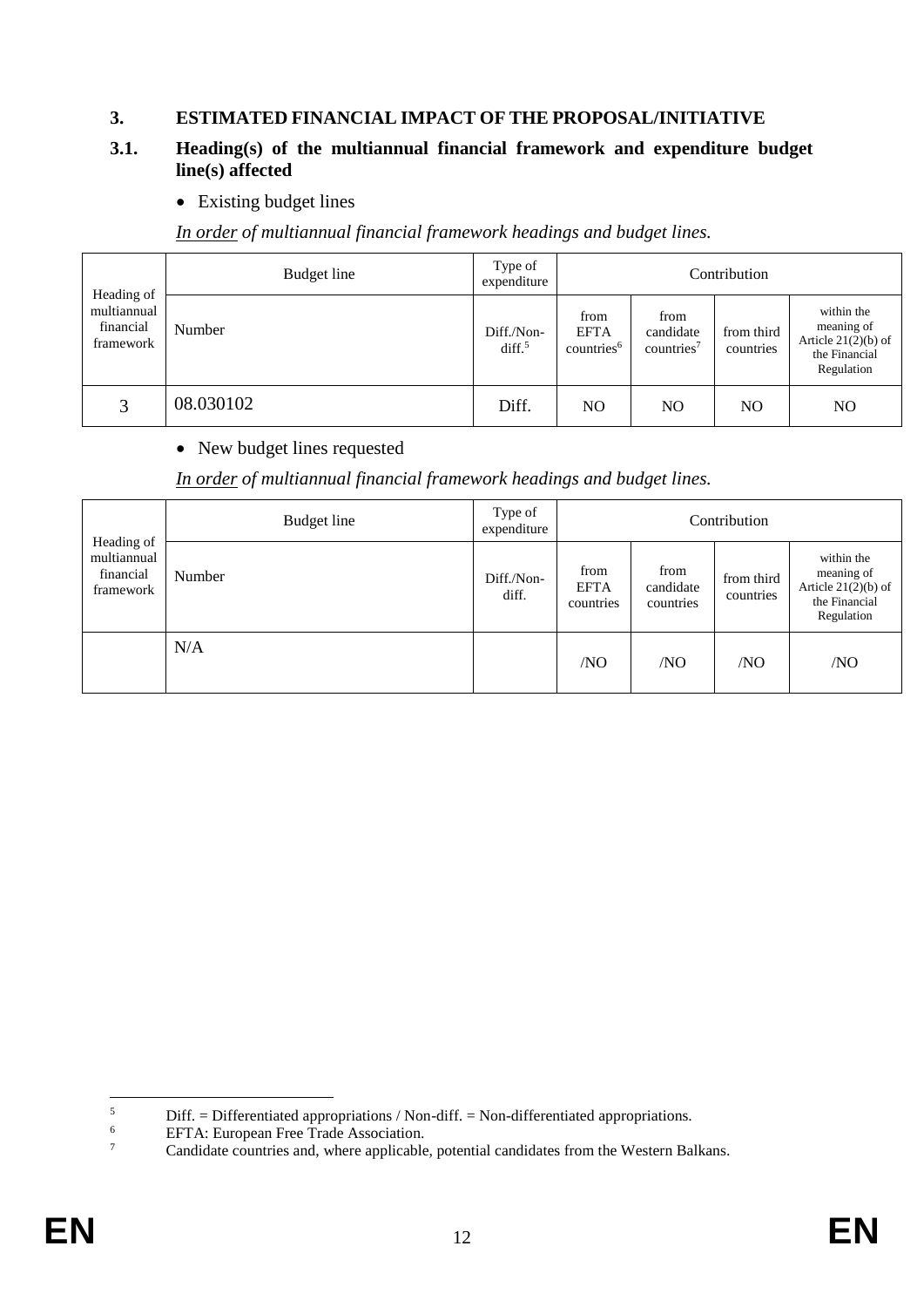### **3.2. Estimated financial impact of the proposal on appropriations**

- *3.2.1. Summary of estimated impact on operational appropriations* 
	- $\overline{\phantom{a}}$  The proposal/initiative does not require the use of operational appropriations
	- $X$  The proposal/initiative requires the use of operational appropriations, as explained below:

EUR million (to three decimal places)

| Heading of multiannual financial<br><b>ramework</b> | $\sim$ $\sim$<br>Number | resources and<br>t Environment<br>vatural |
|-----------------------------------------------------|-------------------------|-------------------------------------------|
|-----------------------------------------------------|-------------------------|-------------------------------------------|

*There is no impact on commitment appropriations. As this modification will be financed through amendments of Member States' rural development programmes within the agreed envelopes, no extra payment appropriations will be needed overall, with any payments for this measure to be compensated by lower payments on other rural development measures.* 

*It is assumed that the proposal has no impact on EAFRD payment appropriations for the 2022 budget. Taking into account time needed for Member States to implement this new measure, it is anticipated that the related expenditure will be declared in the third quarter of 2023, thereby impacting budget 2023. The corresponding impact on payment appropriations, estimated at around EUR 450 million, will be accommodated within the level of payment appropriations requested in the Draft Budget 2023 and will be offset by a corresponding decrease in payment needs in subsequent years, as estimated below.*

| DG AGRI                                                                                         |             |      | Year<br>2022   | Year<br>2023 | Year<br>2024 | Year<br>2025 | Enter as many years as<br>necessary to show the duration<br>of the impact (see point 1.6) | <b>TOTAL</b> |
|-------------------------------------------------------------------------------------------------|-------------|------|----------------|--------------|--------------|--------------|-------------------------------------------------------------------------------------------|--------------|
| • Operational appropriations                                                                    |             |      |                |              |              |              |                                                                                           |              |
| 08.030102                                                                                       | Commitments | (1a) | $\Omega$       |              |              | $\Omega$     |                                                                                           | $\mathbf{0}$ |
|                                                                                                 | Payments    | (2a) | $\overline{0}$ | $+450$       | $-225$       | $-225$       |                                                                                           | $\mathbf{0}$ |
| Appropriations of an administrative nature financed from the<br>envelope of specific programmes |             |      |                |              |              |              |                                                                                           |              |
| N/A                                                                                             |             | (3)  |                |              |              |              |                                                                                           |              |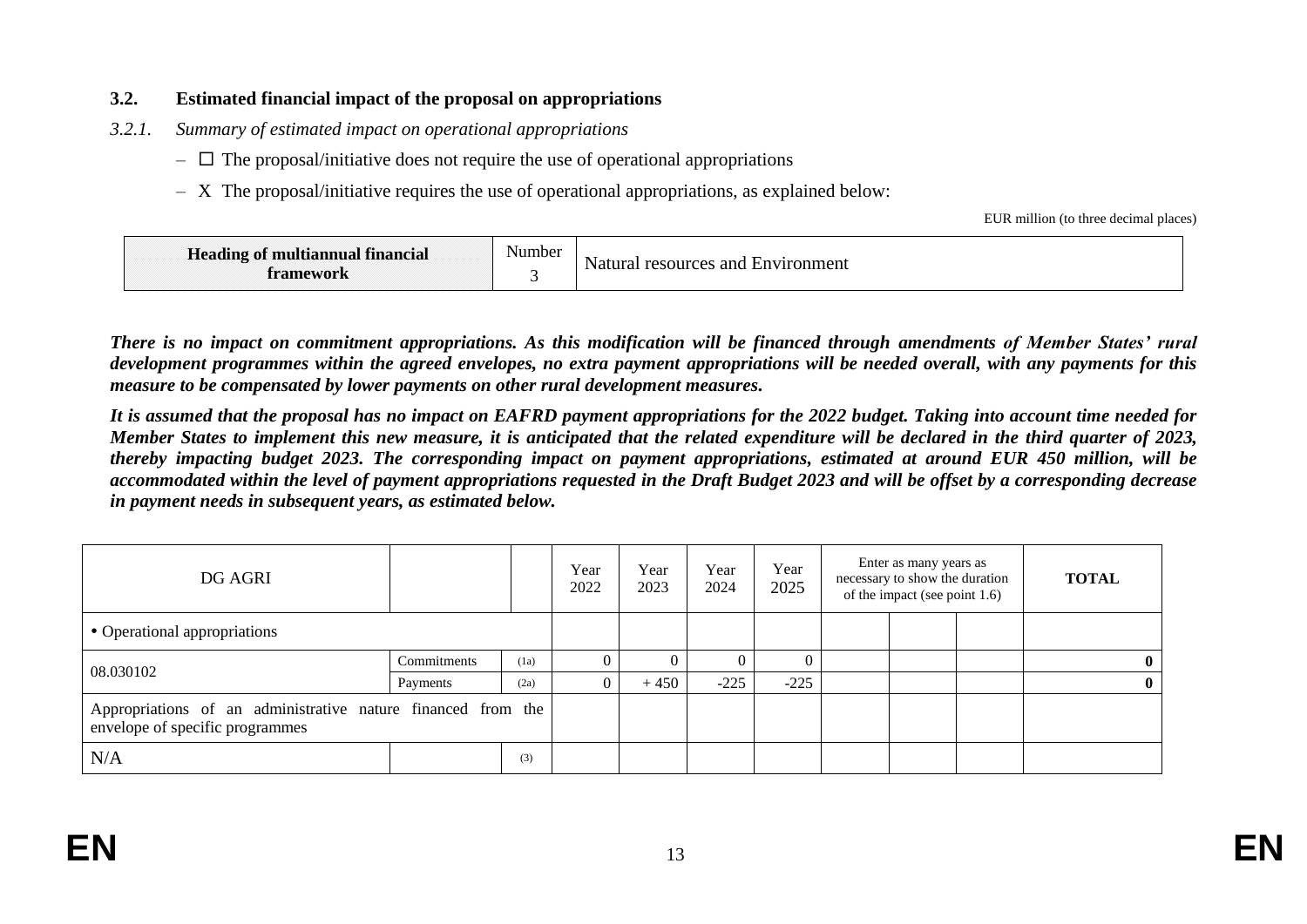| <b>TOTAL appropriations</b> | Commitments | $=1a+1b$<br>$+5$ | 0 |        |        | 0      |  | $\mathbf{0}$ |
|-----------------------------|-------------|------------------|---|--------|--------|--------|--|--------------|
| for DG AGRI                 | Payments    | $=2a+2b$<br>$+5$ | 0 | $+450$ | $-225$ | $-225$ |  | $\mathbf{0}$ |

|                                                                                                          | Commitments | (4)       |        |        |        |  |  |
|----------------------------------------------------------------------------------------------------------|-------------|-----------|--------|--------|--------|--|--|
| • TOTAL operational appropriations                                                                       | Payments    | (5)       |        |        |        |  |  |
| • TOTAL appropriations of an administrative nature<br>financed from the envelope for specific programmes | (6)         |           |        |        |        |  |  |
| Commitments<br><b>TOTAL appropriations</b>                                                               |             | $=4+6$    |        |        |        |  |  |
| under HEADING 3<br>of the multiannual financial framework                                                | Payments    | $= 5 + 6$ | $+450$ | $-225$ | $-225$ |  |  |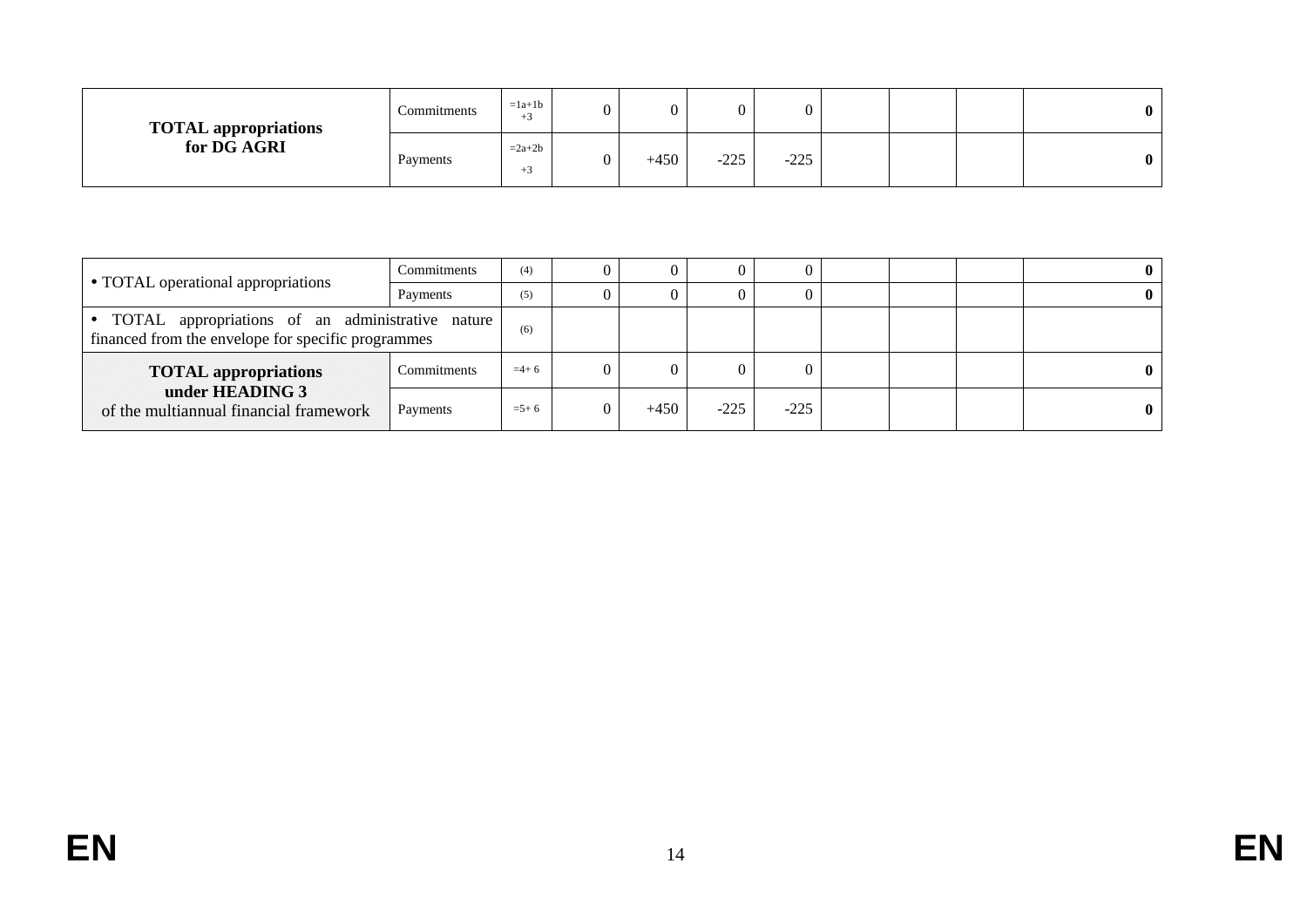| Heading of multiannual financial<br>tromawark |  | Public<br>Administration<br>uropean : |
|-----------------------------------------------|--|---------------------------------------|
|-----------------------------------------------|--|---------------------------------------|

This section should be filled in using the 'budget data of an administrative nature' to be firstly introduced in the Annex to the Legislative [Financial Statement](https://myintracomm.ec.europa.eu/budgweb/EN/leg/internal/Documents/2016-5-legislative-financial-statement-ann-en.docx) (Annex V to the internal rules), which is uploaded to DECIDE for interservice consultation purposes.

EUR million (to three decimal places)

|                                            | Year<br>N | Year<br>$N+1$ | Year<br>$N+2$ | Year<br>$N+3$ | Enter as many years as<br>necessary to show the duration<br>of the impact (see point 1.6) | <b>TOTAL</b> |  |
|--------------------------------------------|-----------|---------------|---------------|---------------|-------------------------------------------------------------------------------------------|--------------|--|
| $DG: \leq$ >                               |           |               |               |               |                                                                                           |              |  |
| • Human resources                          |           |               |               |               |                                                                                           |              |  |
| • Other administrative expenditure         |           |               |               |               |                                                                                           |              |  |
| <b>TOTAL DG &lt;&gt;</b><br>Appropriations |           |               |               |               |                                                                                           |              |  |

| <b>TOTAL appropriations</b><br>under HEADING 5<br>of the multiannual financial framework | Total<br>commitments<br>Total payments) |  |  |  |  |  |  |  |  |
|------------------------------------------------------------------------------------------|-----------------------------------------|--|--|--|--|--|--|--|--|
|------------------------------------------------------------------------------------------|-----------------------------------------|--|--|--|--|--|--|--|--|

EUR million (to three decimal places)

|                                                                 |             | Year<br>2022 | Year<br>2023 | Year<br>2024 | Year<br>2025 | Enter as many years as<br>necessary to show the duration<br>of the impact (see point 1.6) |  |  | <b>TOTAL</b> |
|-----------------------------------------------------------------|-------------|--------------|--------------|--------------|--------------|-------------------------------------------------------------------------------------------|--|--|--------------|
| <b>TOTAL appropriations</b>                                     | Commitments |              |              |              | 0            |                                                                                           |  |  |              |
| under HEADINGS 1 to 7<br>of the multiannual financial framework | Payments    |              | $+450$       | $-225$       | $-225$       |                                                                                           |  |  |              |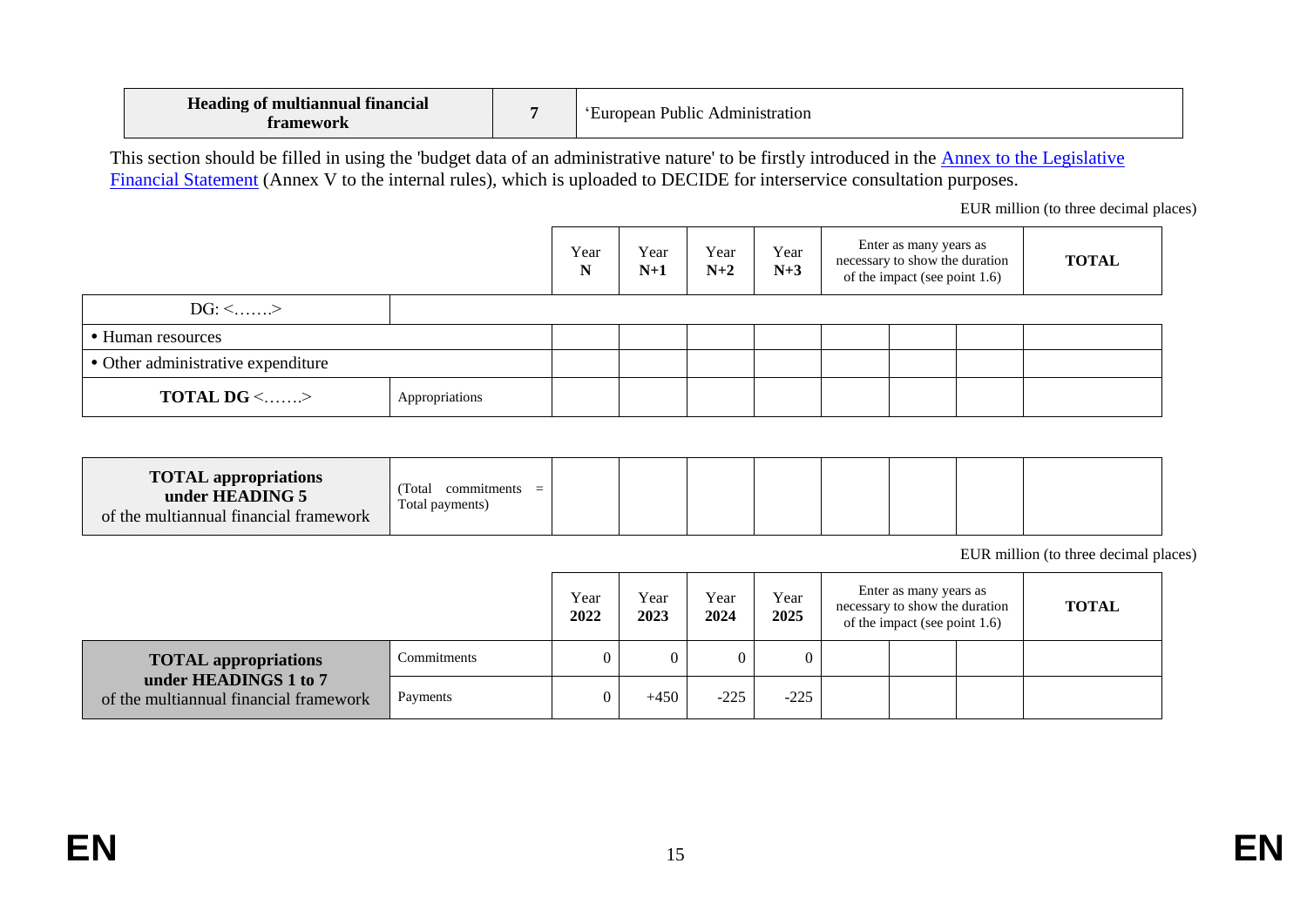| <b>Indicate</b>                      |                   |                     |                                    | Year<br>${\bf N}$ |                           | Year<br>$N+1$ |                           | Year<br>$N+2$ | Year<br>$N+3$             |      |                           |      |                           | Enter as many years as necessary to show the<br>duration of the impact (see point 1.6) |                                    |      |             | <b>TOTAL</b>  |
|--------------------------------------|-------------------|---------------------|------------------------------------|-------------------|---------------------------|---------------|---------------------------|---------------|---------------------------|------|---------------------------|------|---------------------------|----------------------------------------------------------------------------------------|------------------------------------|------|-------------|---------------|
| objectives and<br>outputs            |                   |                     |                                    |                   |                           |               |                           |               | <b>OUTPUTS</b>            |      |                           |      |                           |                                                                                        |                                    |      |             |               |
| $\mho$                               | Type <sup>8</sup> | Avera<br>ge<br>cost | $\rm \stackrel{\circ}{\mathbf{Z}}$ | Cost              | $\rm \stackrel{\circ}{Z}$ | Cost          | $\mathsf{S}^{\mathsf{O}}$ | Cost          | $\mathsf{S}^{\mathsf{o}}$ | Cost | $\mathsf{R}^{\mathsf{O}}$ | Cost | $\mathsf{S}^{\mathsf{o}}$ | Cost                                                                                   | $\rm \stackrel{\circ}{\mathbf{Z}}$ | Cost | Total<br>No | Total<br>cost |
| SPECIFIC OBJECTIVE No 19             |                   |                     |                                    |                   |                           |               |                           |               |                           |      |                           |      |                           |                                                                                        |                                    |      |             |               |
| 0 Output                             |                   |                     |                                    |                   |                           |               |                           |               |                           |      |                           |      |                           |                                                                                        |                                    |      |             |               |
| 0 Output                             |                   |                     |                                    |                   |                           |               |                           |               |                           |      |                           |      |                           |                                                                                        |                                    |      |             |               |
| 0 Output                             |                   |                     |                                    |                   |                           |               |                           |               |                           |      |                           |      |                           |                                                                                        |                                    |      |             |               |
| Subtotal for specific objective No 1 |                   |                     |                                    |                   |                           |               |                           |               |                           |      |                           |      |                           |                                                                                        |                                    |      |             |               |
| SPECIFIC OBJECTIVE No 2              |                   |                     |                                    |                   |                           |               |                           |               |                           |      |                           |      |                           |                                                                                        |                                    |      |             |               |
| 0 Output                             |                   |                     |                                    |                   |                           |               |                           |               |                           |      |                           |      |                           |                                                                                        |                                    |      |             |               |
| Subtotal for specific objective No 2 |                   |                     |                                    |                   |                           |               |                           |               |                           |      |                           |      |                           |                                                                                        |                                    |      |             |               |
| <b>TOTALS</b>                        |                   |                     |                                    |                   |                           |               |                           |               |                           |      |                           |      |                           |                                                                                        |                                    |      |             |               |

### *3.2.2. Estimated output funded with operational appropriations*

Commitment appropriations in EUR million (to three decimal places)

<sup>1</sup> <sup>8</sup> Outputs are products and services to be supplied (e.g.: number of student exchanges financed, number of km of roads built, etc.).<br>As described in point 1.4.2. Specific objective(s)

As described in point 1.4.2. 'Specific objective(s)...'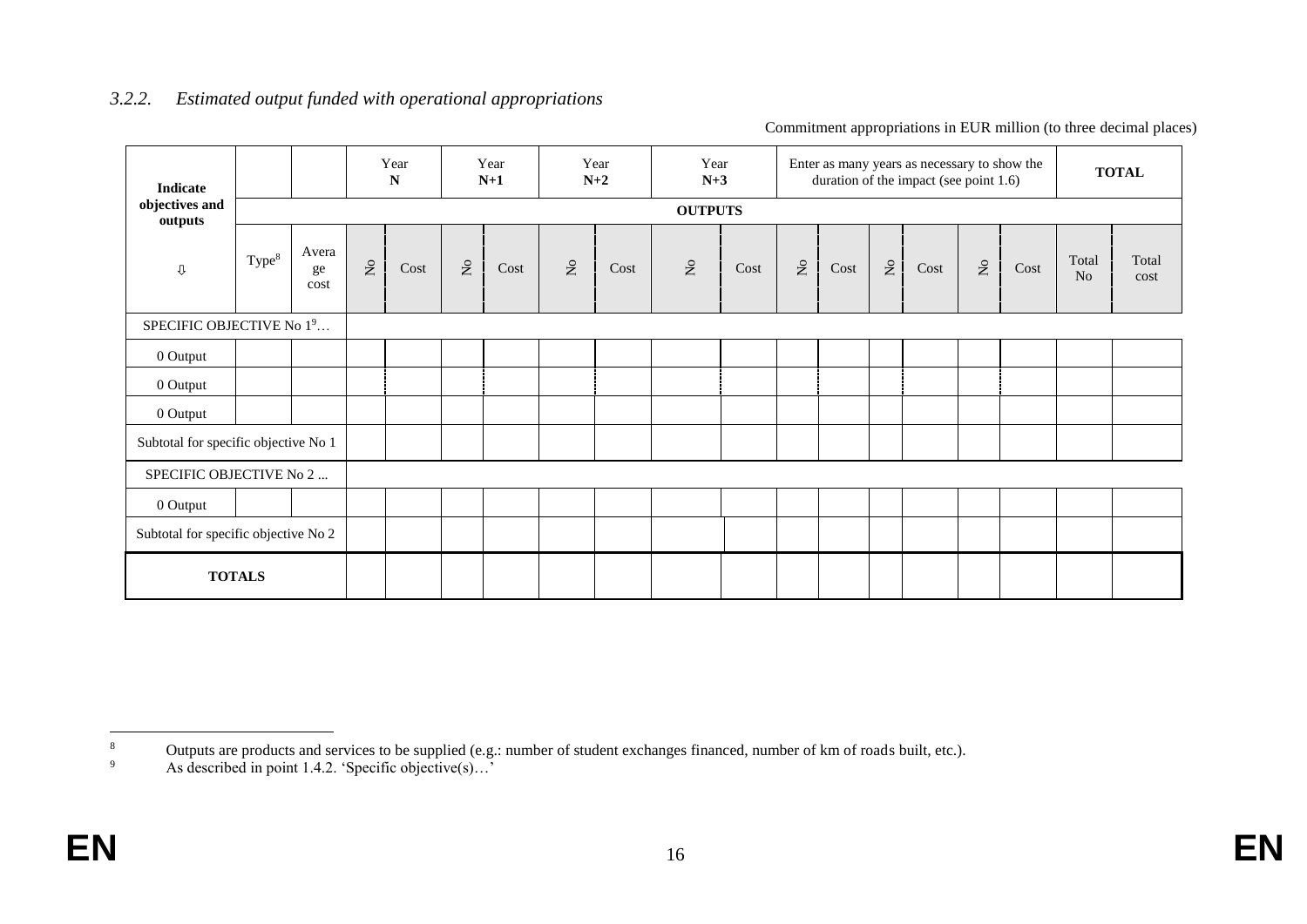### *3.2.3. Summary of estimated impact on administrative appropriations*

- X The proposal/initiative does not require the use of appropriations of an administrative nature
- $\Box$  The proposal/initiative requires the use of appropriations of an administrative nature, as explained below:

EUR million (to three decimal places)

|                                                                                 | Year<br>${\bf N}$ $^{\rm 10}$ | Year<br>$N+1$ | Year<br>$N+2$ | Year<br>$N+3$ | Enter as many years as necessary to show the<br>duration of the impact (see point 1.6) |  |  |  |
|---------------------------------------------------------------------------------|-------------------------------|---------------|---------------|---------------|----------------------------------------------------------------------------------------|--|--|--|
|                                                                                 |                               |               |               |               |                                                                                        |  |  |  |
| <b>HEADING 7</b><br>of the multiannual<br>financial framework                   |                               |               |               |               |                                                                                        |  |  |  |
| Human resources                                                                 |                               |               |               |               |                                                                                        |  |  |  |
| Other administrative<br>expenditure                                             |                               |               |               |               |                                                                                        |  |  |  |
| <b>Subtotal HEADING</b><br>of the multiannual<br>financial framework            |                               |               |               |               |                                                                                        |  |  |  |
|                                                                                 |                               |               |               |               |                                                                                        |  |  |  |
| Outside HEADING <sup>11</sup><br>of the multiannual<br>financial framework      |                               |               |               |               |                                                                                        |  |  |  |
| Human resources                                                                 |                               |               |               |               |                                                                                        |  |  |  |
| Other expenditure<br>of an administrative<br>nature                             |                               |               |               |               |                                                                                        |  |  |  |
| <b>Subtotal</b><br>outside HEADING<br>of the multiannual<br>financial framework |                               |               |               |               |                                                                                        |  |  |  |

| <b>TOTAL</b> |  |  |  |  |
|--------------|--|--|--|--|
|              |  |  |  |  |
|              |  |  |  |  |
|              |  |  |  |  |
|              |  |  |  |  |

The appropriations required for human resources and other expenditure of an administrative nature will be met by appropriations from the DG that are already assigned to management of the action and/or have been redeployed within the DG, together if necessary with any additional allocation which may be granted to the managing DG under the annual allocation procedure and in the light of budgetary constraints.

 $10$ Year N is the year in which implementation of the proposal/initiative starts. Please replace "N" by the expected first year of implementation (for instance: 2021). The same for the following years.

<sup>&</sup>lt;sup>11</sup> Technical and/or administrative assistance and expenditure in support of the implementation of EU programmes and/or actions (former 'BA' lines), indirect research, direct research.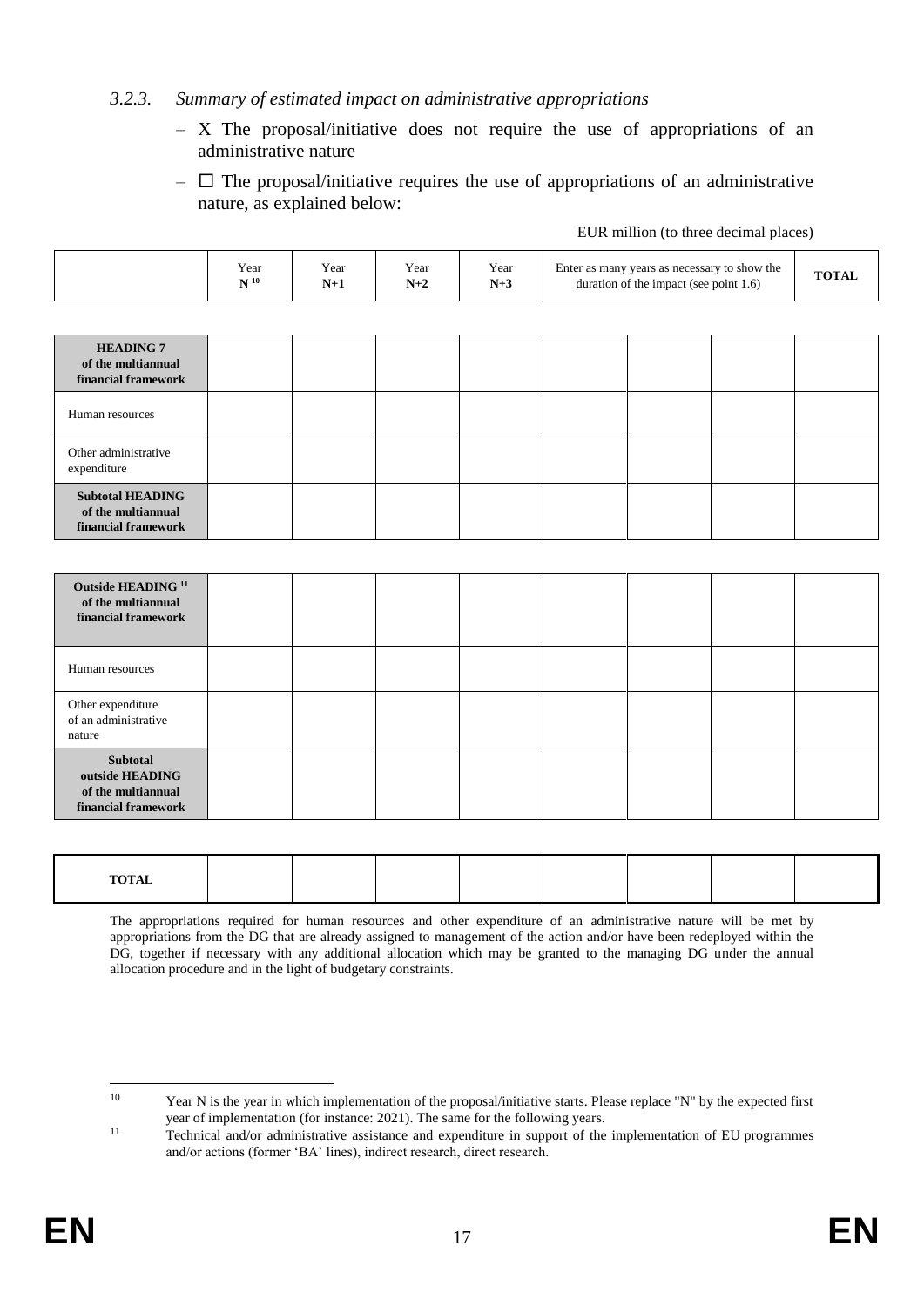### 3.2.3.1. Estimated requirements of human resources

- X The proposal/initiative does not require the use of human resources.
- $\Box$  The proposal/initiative requires the use of human resources, as explained below:

|                                                                       |                   | Year<br>N | Year<br>$N+1$ | Year<br>$N+2$ | Year<br>$N+3$ | Enter as many years as<br>necessary to show the duration<br>of the impact (see point $1.6$ ) |  |  |
|-----------------------------------------------------------------------|-------------------|-----------|---------------|---------------|---------------|----------------------------------------------------------------------------------------------|--|--|
| • Establishment plan posts (officials and temporary staff)            |                   |           |               |               |               |                                                                                              |  |  |
| XX 01 01 01 (Headquarters and Commission's Representation<br>Offices) |                   |           |               |               |               |                                                                                              |  |  |
| XX 01 01 02 (Delegations)                                             |                   |           |               |               |               |                                                                                              |  |  |
| $XX$ 01 05 01/11/21 (Indirect research)                               |                   |           |               |               |               |                                                                                              |  |  |
| 10 01 05 01/11 (Direct research)                                      |                   |           |               |               |               |                                                                                              |  |  |
| • External staff (in Full Time Equivalent unit: $FTE$ ) <sup>12</sup> |                   |           |               |               |               |                                                                                              |  |  |
| XX 01 02 01 (AC, END, INT from the 'global envelope')                 |                   |           |               |               |               |                                                                                              |  |  |
| XX 01 02 02 (AC, AL, END, INT and JPD in the delegations)             |                   |           |               |               |               |                                                                                              |  |  |
| XX 01 04 yy <sup>13</sup>                                             | 0 at Headquarters |           |               |               |               |                                                                                              |  |  |
|                                                                       | 0 in Delegations  |           |               |               |               |                                                                                              |  |  |
| XX 01 05 02/12/22 (AC, END, INT 0 Indirect research)                  |                   |           |               |               |               |                                                                                              |  |  |
| 10 01 05 02/12 (AC, END, INT 0 Direct research)                       |                   |           |               |               |               |                                                                                              |  |  |
| Other budget lines (specify)                                          |                   |           |               |               |               |                                                                                              |  |  |
| <b>TOTAL</b>                                                          |                   |           |               |               |               |                                                                                              |  |  |

*Estimate to be expressed in full time equivalent units*

**XX** is the policy area or budget title concerned.

The human resources required will be met by staff from the DG who are already assigned to management of the action and/or have been redeployed within the DG, together if necessary with any additional allocation which may be granted to the managing DG under the annual allocation procedure and in the light of budgetary constraints.

Description of tasks to be carried out:

| Officials and temporary staff |  |
|-------------------------------|--|
| External staff                |  |

 $12$ AC= Contract Staff; AL = Local Staff; END= Seconded National Expert; INT = agency staff; JPD= Junior Professionals in Delegations.

<sup>&</sup>lt;sup>13</sup> Sub-ceiling for external staff covered by operational appropriations (former 'BA' lines).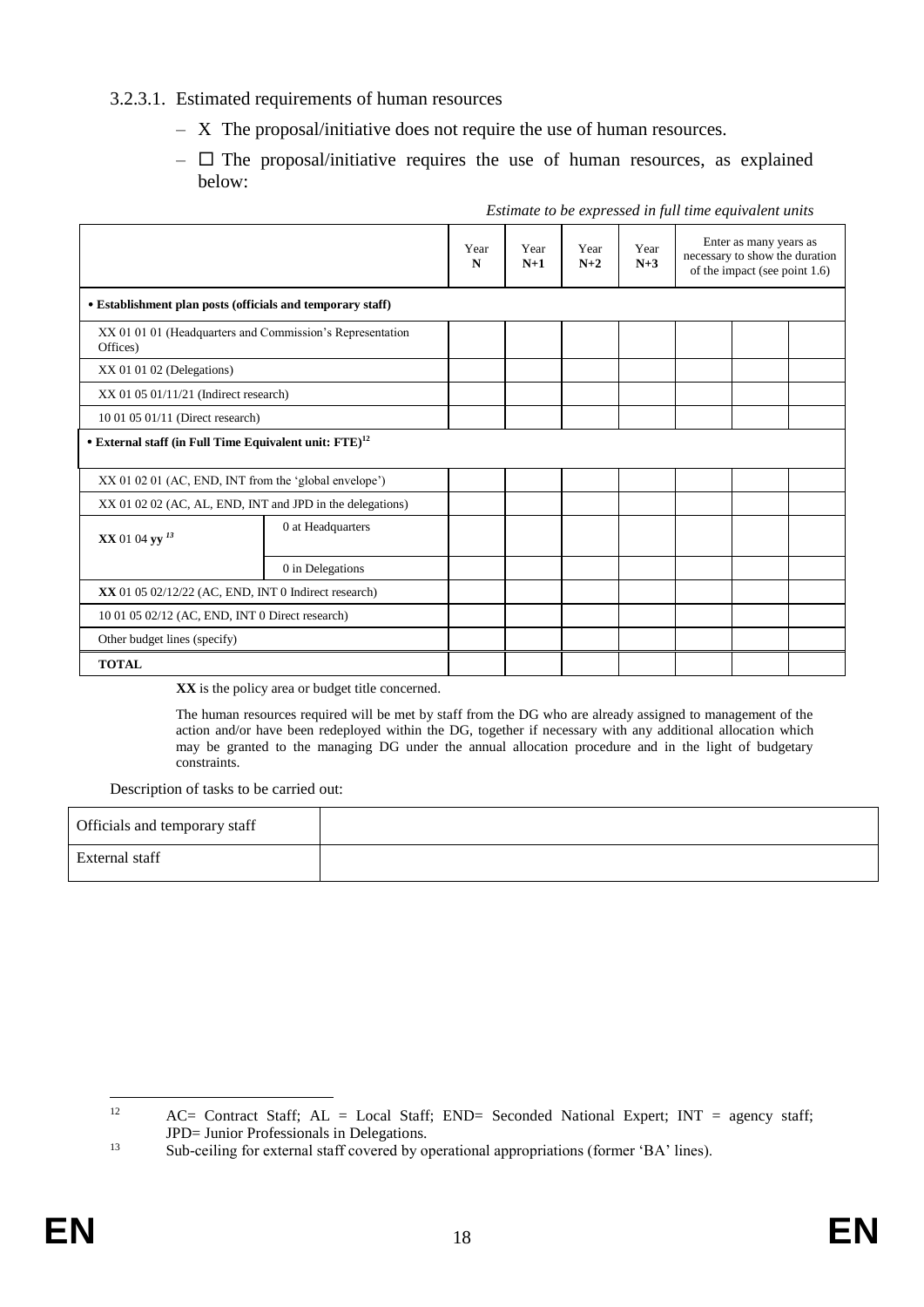## *3.2.4. Compatibility with the current multiannual financial framework*

The proposal/initiative:

– X can be fully financed through redeployment within the relevant heading of the Multiannual Financial Framework (MFF).

Explain what reprogramming is required, specifying the budget lines concerned and the corresponding amounts. Please provide an excel table in the case of major reprogramming.

 $\Box$  requires use of the unallocated margin under the relevant heading of the MFF and/or use of the special instruments as defined in the MFF Regulation.

Explain what is required, specifying the headings and budget lines concerned, the corresponding amounts, and the instruments proposed to be used.

 $\Box$  requires a revision of the MFF.

Explain what is required, specifying the headings and budget lines concerned and the corresponding amounts.

*3.2.5. Third party contributions* 

The proposal/initiative:

- $\Box$  does not provide for cofinancing by third parties
- $\Box$  provides for the cofinancing by third parties estimated below:

Appropriations in EUR million (to three decimal places)

|                                            | Year<br>$N^{14}$ | Year<br>$N+1$ | Year<br>$N+2$ | Year<br>$N+3$ | Enter as many years as necessary<br>to show the duration of the<br>impact (see point 1.6) |  |  | Total |
|--------------------------------------------|------------------|---------------|---------------|---------------|-------------------------------------------------------------------------------------------|--|--|-------|
| Specify the co0financing<br>body           |                  |               |               |               |                                                                                           |  |  |       |
| <b>TOTAL</b> appropriations<br>co0financed |                  |               |               |               |                                                                                           |  |  |       |

 $14$ Year N is the year in which implementation of the proposal/initiative starts. Please replace "N" by the expected first year of implementation (for instance: 2021). The same for the following years.